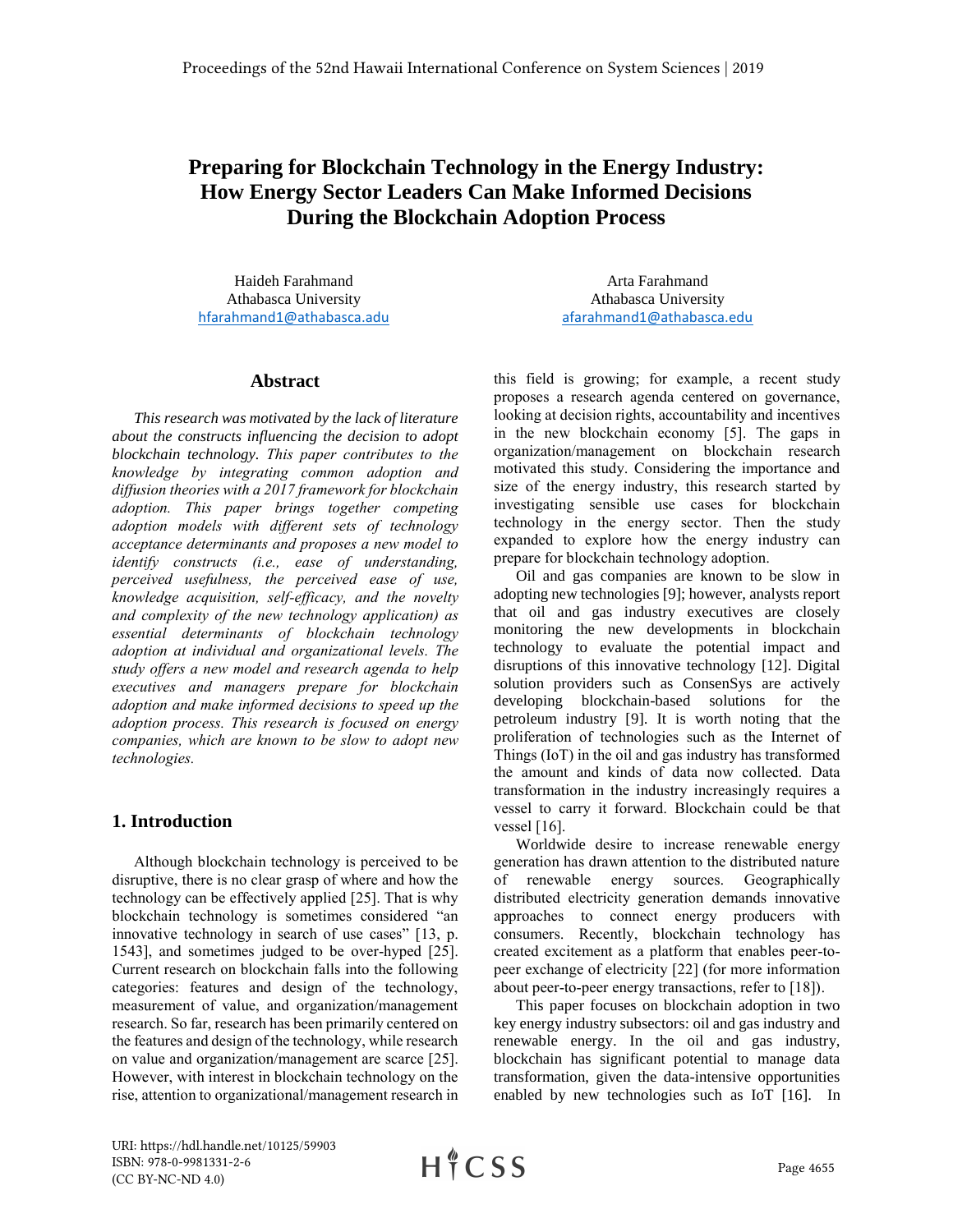renewable energy generation, geographically distributed electricity generation calls for intelligent connection among suppliers; this can be enabled by blockchain [22]. Thus innovations in the electricity grid and in oil and gas organizations can be considered major activities in energy-focused blockchain development [8].

The goal of this paper is to identify key constructs that determine decision to adopt blockchain technology at individual and organizational levels. This study combines Iansiti and Lakhani's 2017 proposed framework for blockchain adoption [15], in connection with common adaptation and diffusion theories: Social Cognitive Theory (SCT) [3], Innovation Diffusion Theory (IDT) [26], and Technology Acceptance Models (TAM [11] & TAM2 [34]). The research findings are consolidated as a new model for blockchain adoption (Figure 1). A research agenda is then proposed to evaluate the new model and test whether adoption constructs derived from literature actually explain blockchain adoption.

This study's findings make a practical contribution by enabling executives and managers to speed up blockchain adoption, in that their decisions about the adoption process can be informed by an understanding of the key constructs that determine blockchain adoption. These constructs can be influenced or controlled to increase acceptance and accelerate the adoption of blockchain technology. The findings are particularly important for the energy sector due to its history of slow adoption of new technologies [9].

This paper starts with a brief introduction to benefits of blockchain technology for the energy industry, followed by a short description of how blockchain works and some of the challenges to large-scale adoption of blockchain technology. Then, the common adoption and diffusion theories are explored [3, 26, 11, 34], followed by examination of Iansiti and Lakhani's 2017 framework for blockchain adoption [15]. Finally, the paper integrates adoption decision determinants from common theories with the blockchain adoption framework, and proposes a new model and research agenda for blockchain adoption.

## **2. Background and rationale**

This section explores the major opportunities for innovation and improving efficiency in the energy sector through the adoption of blockchain technology.

One of the strongest applications of blockchain technology in the oil and gas industry is energy trading. Blockchain technology provides a reliable and efficient platform for trading energy by executing transactions through smart contracts (contracts governed by a

decision algorithm deployed on the blockchain) and recording transactions on a digital, distributed ledger that provides all parties with synchronized and simultaneous access to the information. Blockchain technology allows ownership to be tracked even if assets change hands a number of times before the final settlement [12]. Smart contracts thus transform relationships with vendors and suppliers, and significantly reduce the probability of disputes. Blockchain also enhances efficiency by simplifying processes. By offering instant verification of transactions across a network (without the necessity for verification by a central authority), blockchain has the potential to reduce operating cost, speed up transactional processing, and store and manage data more securely [16]. Supply chain management and finance activities will be improved [12].

Another important trend is the increasingly distributed nature of electricity generation since the emergence of renewable energy as a growing source for power generation. The emergence of smart grids, which enable two-way communication between the utility and its consumers [36], requires peer-to-peer energy trading as an energy management mechanism [30]. In this energy revolution, utilities and consumers both produce and sell energy, and blockchain is increasingly being used in utility and power companies as a low cost and reliable way to facilitate these peer-to-peer transactions [4].

## **2.1. Challenges to large-scale blockchain adoption**

This section describes some of the challenges associated with the large-scale adoption of blockchain across industries, and then recounts some of the barriers associated with the implementation of blockchain in the energy sector.

Blockchain systems currently face a number of technical issues that impede large-scale adoption of the technology, such as capacity and limited query capabilities compared to other distributed database systems. However, since these limitations are likely temporary [13], the description of technical issues is excluded from this analysis, and this paper instead focuses on non-technical factors that impede adoption of the technology, as described in the practical literature.

Forbes magazine in September 2017 identified the highly technical nature of blockchain technology, which makes it hard to describe its value, as one of the barriers to large-scale adoption. Words such as "mining" and "crypto" can be confusing, and people will not adopt blockchain if they don't understand its value [35]. Most of the terminology used to describe blockchain was coined by the cryptographers who came up with the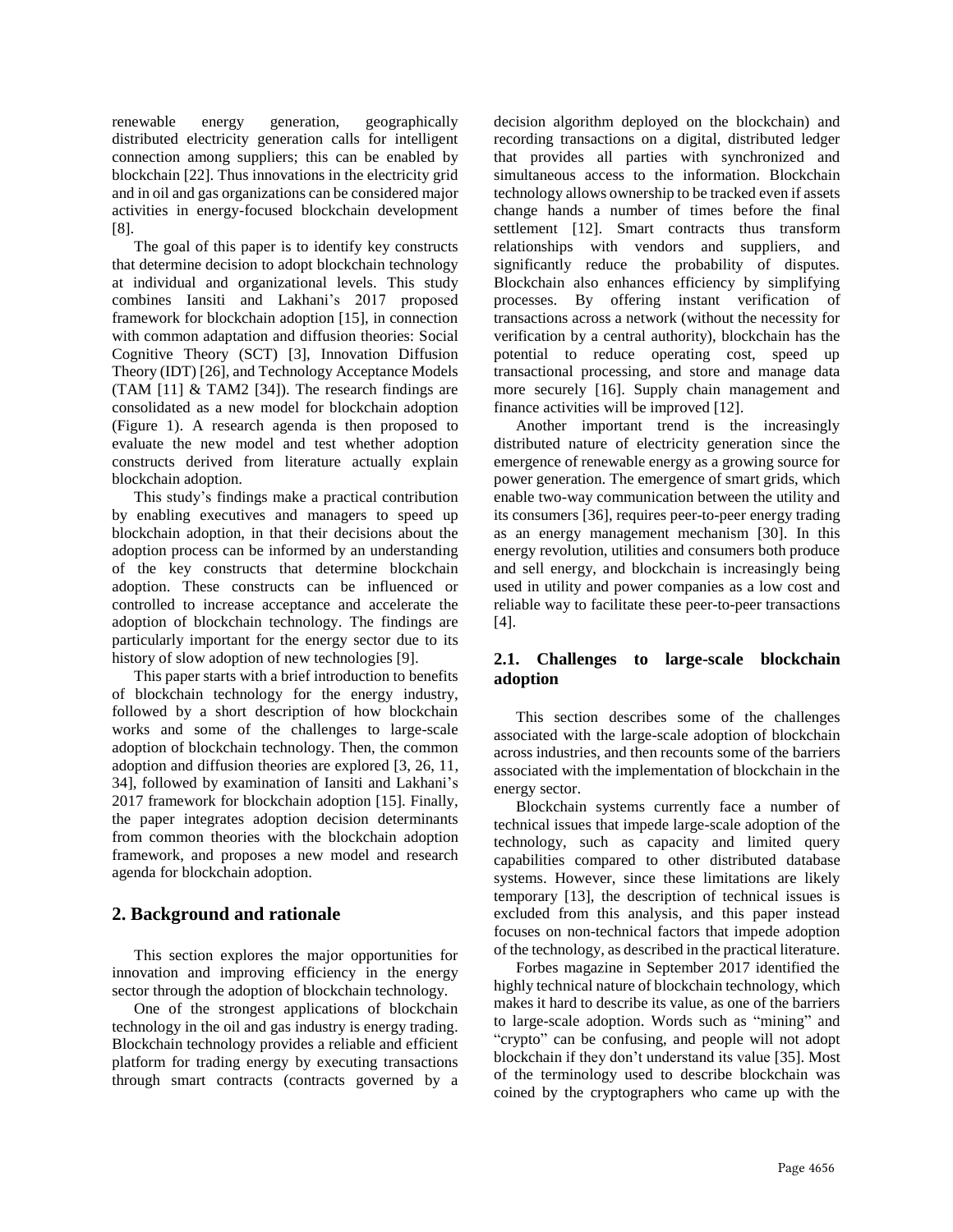technology; however, cryptographers are not necessarily marketers, and most people haven't been able to come into terms with many of the new concepts. How can the concept of a block and the idea of creating a new block be explained to a non-technical audience? How can the concept of a node and role of miners be explained to executives in organizations that are considering adoption of the blockchain technology [35]? Another challenge managers face is to learn enough about the technical aspects of blockchain to make decisions. Executives looking for blockchain technology partners for their organizations have to consider multiple options, some of them viable, and some not [24]. How can they judge viability if they don't understand the technology?

Furthermore, almost all blockchain applications are non-consumer-friendly. For example, nearly all call for users (organizations adopting blockchain technology) to either run a node or install a light node [1], a level of technical ability that businesses may find intimidating. Other obstacles include the following:

- high cost, which is a significant barrier to mass adoption of blockchain;
- the locked-in nature of blockchain platforms (the code and infrastructure that secure the blockchain removes the ability to change the platform if it proves suboptimal for the specific application; and
- the limited features, which do not meet the high expectations for blockchain technology created by the news media [1].

At the organizational level, other obstacles exist. Companies face a challenge when integrating blockchain into their legacy systems. For example, an organization might use a CRM system (Customer Relationship Management) to manage relationships with customers, a provisioning system to provide access to technology resources and data, and a billing system to fulfill orders. Data storage models and formats can be different for all these systems. Most of these systems may work in isolation and may have limited integration with other business systems. Thus, organizations need to carefully evaluate their business operations and understand how blockchain architecture can be redesigned for each use case [17] to connect with existing systems.

Government regulation is another barrier to implementing blockchain in the energy industry. The oil and gas industry is highly regulated, and the fluid nature of regulation relating to blockchain makes implementing the technology a risk at this time [10]. Furthermore, the peer-to-peer transactions would require a redefinition of the current regulatory framework for the energy sector before utilities could adopt blockchain. A blockchain-based market model calls for changed market roles [7].

Another challenge for the oil and gas industry is privacy concerns about the distributed ledger, which carries data from different companies. The fact that data from different companies is transparent to all users (members of a public or consortium blockchain) raises anti-trust and collusion concerns. There is also the risk of being compromised by hackers [10]. Moreover, the proliferation of blockchain players and platforms (e.g., Ethereum, Hyperledger, Ripple, etc.) and system configurations (e.g., public, private, and hybrid) for different applications of the technology poses a risk for the interoperability of these systems [10].

#### **2.2. How blockchain works**

Blockchain is defined as a distributed ledger. It can be described as a different way of storing records of transactions [6]. At its simplest, blockchain is a database of such records. The system enables users to exchange tokens within the blockchain network. A "transaction" is the transfer of tokens from one user to another, which requires the data in this database to be updated [13]. The database keeps track of exactly who owns which tokens, at each step of the trade.

The name of the technology, blockchain, refers to the organization of these transactions as a chain of blocks [14]; transactions and records are batched in blocks [2], which are linked together in chains. From a technical standpoint, a blockchain consists of multiple nodes that can be distributed across the globe and are connected through peer-to-peer communication. A node can be any electronic device that has an IP address and is connected to the Internet [13]. Parties who don't trust each other can use blockchain to conduct and reliably control transactions without using services of a trusted third party [25].

Blockchain records are encrypted for protection against manipulation. All transactions within each block are stored in a cryptographic data structure [5]. Each user has a public key and a private key. A user's private key cryptographically signs transactions and messages [13].

The core functionality of blockchain technology is to enable transactions that are validated and immutable. Blockchain can enable consistent database updates across a global network of nodes [13].

Blockchain uses consensus mechanisms to assure database consistency when a new transaction is validated. Consensus mechanisms are used to incentivize nodes across the blockchain to validate new transactions; often through economic incentives [5]. The most common consensus mechanisms are proof-ofwork and proof-of-stake [21, 6]. Proof-of-work consensus is based on solving cryptographic puzzles. The first node that solves the puzzle will validate the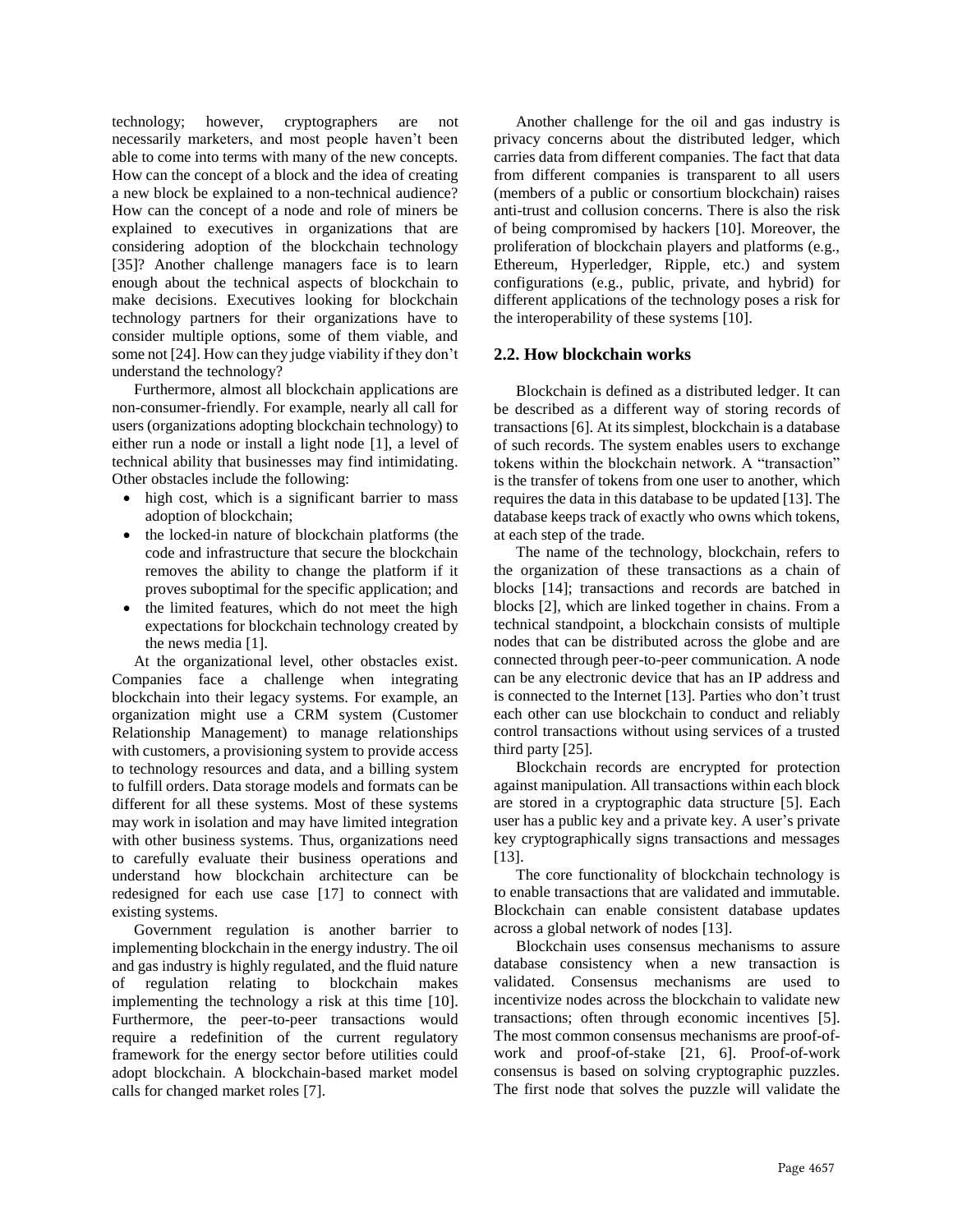next block and will receive the economic incentive with cryptocurrency [5]. However, proof-of-work consensus mechanisms require massive amounts of energy. For example, Bitcoin's proof-of-work mechanism is estimated to consume as much energy as a country like Switzerland in one year [19]. Proof-of-stake solves the high energy consumption problem [29]. In proof-ofstake, having more cryptocurrency leads to higher probability for the nodes to be selected to validate the next block. If the node behaves maliciously, the stakes may be destroyed [5] (for more information on consensus mechanisms, refer to [29]).

Current generations of blockchain technology, such as Ethereum and Hyperledger, feature a built-in programming language and a virtual machine for execution of the programs. The codes in blockchain are deployed at every node and specific transaction events can trigger them. This feature is significant because it facilitates far more applications of the blockchain technology than simply cryptocurrency transactions. These codes are called smart contracts [13].

Blockchains can be categorized according to whether authorization is required for nodes to participate in the verification process (permissioned blockchains), or anyone can participate as a node to verify blocks (permissionless blockchains). In permissioned blockchains, a central authority selects verification nodes [23]. Furthermore, blockchains can be classified based on whether blockchains are public, meaning that everyone can submit transactions and gain access to the information, or private, where access to the blockchain is restricted and only users with permission (e.g., members of a group or organizations) can submit transactions and access information [23].

It is worth noting that until now, the Internet has enabled peer-to-peer exchange of information; however, blockchain enables peer-to-peer exchange of values (real assets). That is why blockchain is referred to as an "internet of values" [28, p. 4].

## **3. Theoretical framework**

This section reviews the common theories that provide insight into the key constructs that determine the decision to adopt a new technology.

Challenges associated with a positive reaction to new technologies have been a key topic of information system research [31]; the adoption and utilization of new technological advancements is a concern of information system researchers [32, 34]. There is much at stake: proper implementation of technology adoption can improve efficiency, while ineffective implementation can result in discontent and loss [32].

Adoption and diffusion theories are concerned with the process involved in disseminating a new idea over time. No single model provides an understanding of individual adoption determinants [27]. It is important to recognize the difference between adoption and diffusion theories. Adoption involves behavior change (an individual's decision to adopt or resist an innovative technology) and can be predicted through affective, cognitive and contextual elements. However, diffusion is a process of collective adoption over time [27]. Diffusion theories describe how the perception of an innovative technology spreads among people [27].

This paper explores Social Cognitive Theory (SCT) by Bandura [3], Innovation Diffusion Theory (IDT) by Rogers [26], and the Technology Acceptance Models (TAM & TAM2) by Davis [11] and Venkatesh and Davis [34] respectively. The goal is to use these theories to identify key constructs that determine the decision to adopt a new technology. Furthermore, a framework for the adoption of blockchain technology, proposed by Iansiti and Lakhani in 2017 [15], will be examined to identify additional constructs that can impact blockchain adoption decision.

Social cognitive theory posits that knowledge is an important determinant of innovation adoption; however, knowledge acquisition and skills are not sufficient for individuals to make the decision to adopt a new technology [3]. Other factors such as incentives and environmental stimulus are considered regulators in making adoption decisions [3]. Social cognitive theory uses three processes to analyze the diffusion of new behavioral patterns: first, the process of acquiring knowledge about the innovative behaviors; second, the process of adopting these behaviors in practice; and third, the process through which social networks spread and support the innovation [3]. At the beginning, an innovation spreads slowly because of people's lack of knowledge and familiarity with it, their resistance to change, and the uncertainty of achieving the desired outcome by adopting the innovation. As the knowledge spreads and the results are demonstrated by early adopters, the rate of adoption increases. In this period, adoption spreads swiftly. However, after a while, depending on the value experienced by adopting the innovation, use either stabilizes or declines [3].

The speed of adoption is influenced by mechanisms and psychological determinants of observational learning. Observational learning is controlled by attention, retention, production, and motivation processes [3]. Attention processes include the innovation's attractiveness and functional value, and are influenced by structural interactions and social networks. Retention processes affect the speed of adoption and involve transforming information into concepts that reinforce memory representation.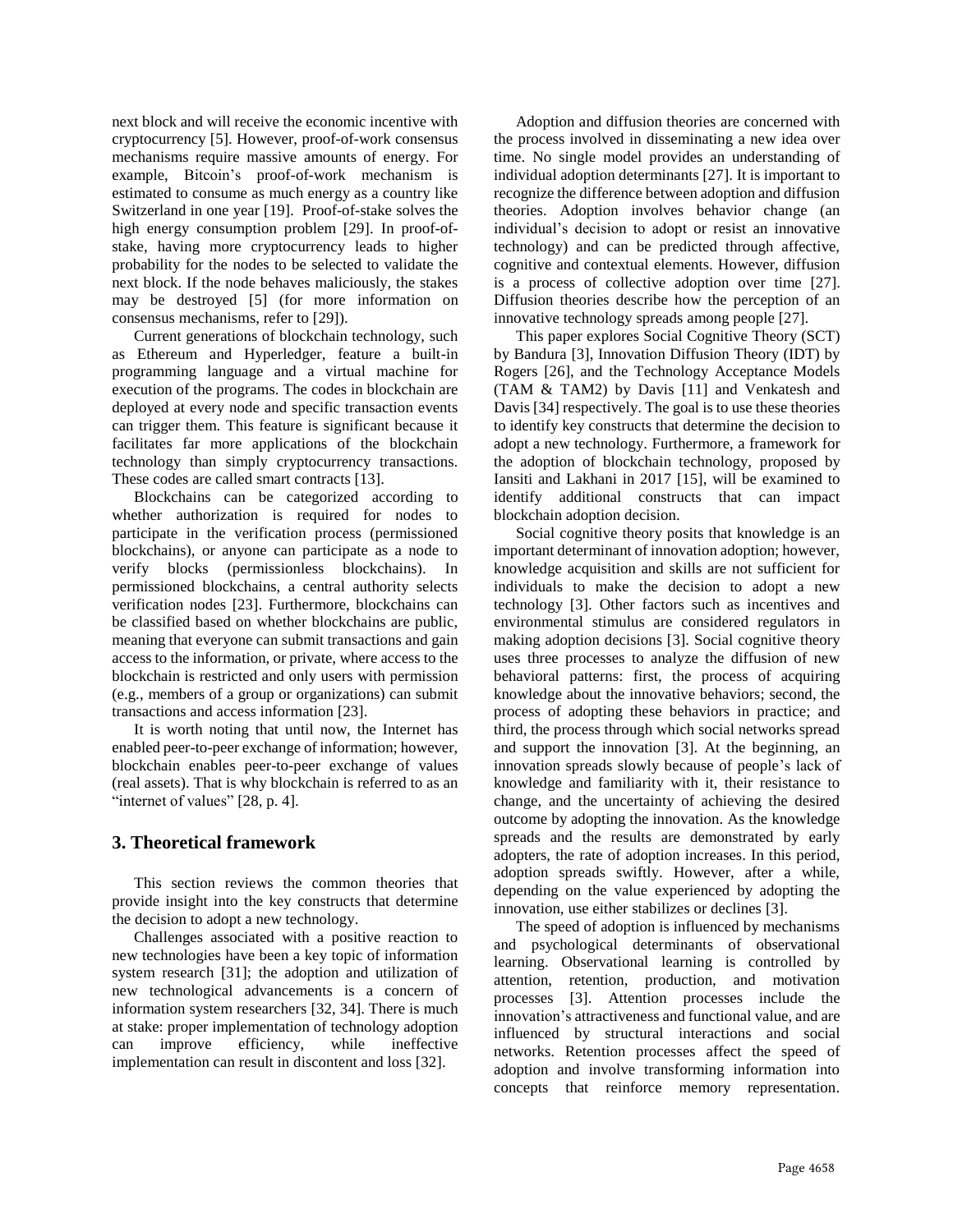Production processes involve the translation of cognitive symbolic concepts into appropriate actions. Developing capabilities and continuously improving them through corrective actions is part of production processes. Finally, motivational processes recognize that people don't necessarily act after acquiring knowledge. The incentives that motivate action include direct and vicarious incentives such as values experienced directly or by others, as well as selfproduced incentives such as personal values [3].

Ease of understanding and self-efficacy (the belief that one can successfully apply the new technology to one's tasks) are determinants in the decision to acquire and adopt a new technology. Self-efficacy can be achieved by using the technology in simple applications that generate positive results, which will then create the motivation for adoption [3].

According to the Innovation Diffusion Theory (IDT), diffusion is a form of communication that disperses ideas over time across a population. IDT examines the decision to adopt an innovation at both individual and organizational levels. At the individual level, the adoption decision is not quick; it is a process. IDT considers diffusion and adoption processes as inseparable, and recognizes five stages in the process of evaluating an innovation:

- 1) **Awareness** of the innovation is impacted by personal characteristics (e.g., change-seeking personalities), level of interaction with change agents (e.g., media) and socioeconomic factors (e.g., the individual's work experience, social and economic position, etc.).
- 2) **Persuasion** occurs when a person's knowledge about the innovation's important characteristics grows to the point that the individual forms a judgement (either favorable or unfavorable) toward the innovation.
- 3) **Decision** occurs when the person chooses whether to reject or adopt the innovation.
- 4) **Implementation** of the innovation takes place when the individual takes action based on his or her decision.
- 5) **Confirmation** happens when a person reflects on his or her decision about the adoption and implementation of the innovation and revisits the whole process. At this stage, the individual decides whether to continue using the innovation, or to stop and discontinue the adoption process [26].

It is important to note that individuals can only make an adoption decision when their organizations have decided to adopt a technology [26]. For organizations to make an adoption decision, key players must believe that the innovation fits the problem in the organization. There are five stages in an organization's adoption process:

- 1) **identifying problems** that have the potential to be perceived as creating a need for the innovation;
- 2) **matching** a problem from the potential list with the innovation;
- 3) **adjusting** the innovation to fit the organization's need, and restructuring the organization accordingly;
- 4) **improving understanding** of how the innovation relates to the organization's needs; and

5) **turning the innovation into a routine activity** [26]. Organizational decisions about adopting new technologies are made at higher levels; however, individual adoption plays a key role in successful implementation of new technologies [27].

The Technology Acceptance Model (TAM) posits that ease of use is a significant factor in the acceptance of new technology [11, 31]. The perception of control over the technology after one has learned about it, motivation resulting from the playfulness of the new technology, and emotional anxiety about adopting the new technology all regulate the perception of ease of use [32]. The Technology Acceptance Model 2 (TAM2) postulates that the perceived usefulness is a construct that determines system adoption. Factors in considering the technology's usefulness include its job relevance, perceptions about its ease of use, the quality of the outputs delivered by the technology and the ability to demonstrate the results. Other factors include image, voluntariness and subjective norms. TAM2 encourages the implementation of new systems through social influence, in contrast to compliance-based adoption [34]. It is important to emphasize that TAM2 supports creating a suitable organizational context for the adoption of a new technology.

Constructs described in this section as determinants of individual and organizational adoption (i.e., ease of understanding, perceived usefulness, perceived ease of use, knowledge acquisition and self-efficacy) can be applied to blockchain technology adoption and provide insight into the proper interventions (decisions to increase acceptance and effective use of the technology) for streamlining the implementation process.

In addition to the common diffusion and adoption theories, Iansiti and Lakhani's 2017 framework for blockchain adoption describes how a foundational technology such as blockchain takes hold [15]. The framework distinguishes between the adoption of a disruptive technology, which changes an established business model by adopting more cost-effective solutions, and the adoption of a foundational technology, which can impact the societal and economic state of the world [15]. The model posits that, during the implementation of a foundational technology, there is a need to recognize the novelty of the technology's application, as well as the complexity of the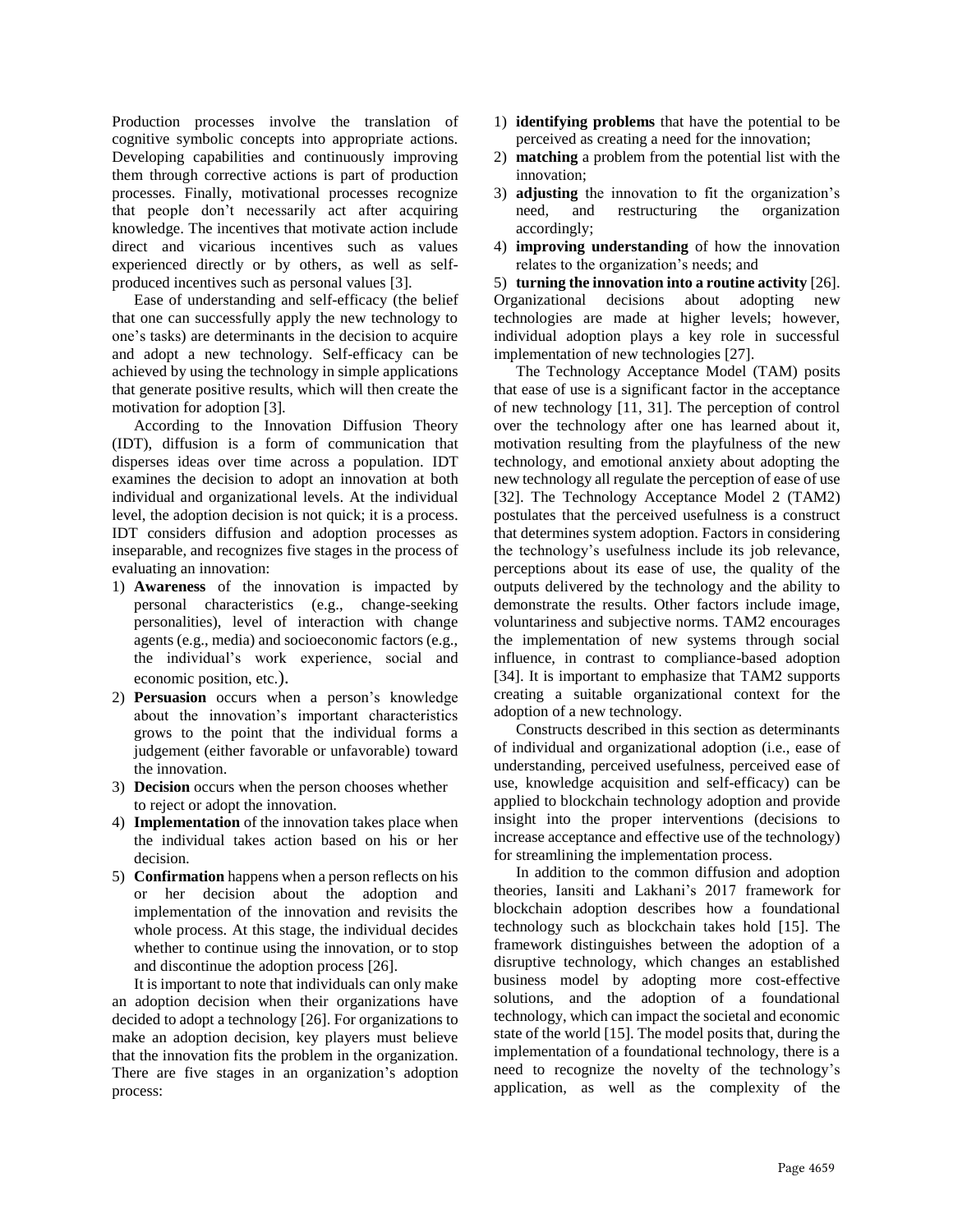coordination effort needed to make the application workable. Applications that are low in novelty and complexity are accepted first. However, applications that are high in novelty and complexity make take decades to evolve and be accepted [15]. Blockchain can be considered a foundational technology.

Iansiti and Lakhani's framework describes the impact of novelty and complexity on blockchain adoption in the context of four phases for the foundational technology to take hold:

- 1) **Adopting single-use applications that are low in novelty and complexity**: These applications are the easiest place to start and pose low risk, as they minimize third-party involvement and are not new. Bitcoin is an example of single-use application of blockchain technology.
- 2) **Adopting localized applications**: Localized applications are somewhat high in novelty but can generate value with a limited number of users (parties in the blockchain network), which means that these applications are low in complexity (less intensive coordination/governance is required if there are only a few members in the blockchain network). An example of localized application is a private blockchain application to establish local private networks that enables multiple organizations to collaborate through a distributed ledger to address particular needs.
- 3) **Adopting substitution applications**: In a substitution application, current ways of doing business are replaced by the new foundational technology (e.g., blockchain). Such applications are based on the technology's established pattern of single-use and localized applications. Substitution applications are not new (i.e., low novelty); however, because of public use, these applications must be highly coordinated (i.e., high complexity). These applications face more obstacles during adoption, not only due to a high need for coordination, but also because the processes they aim to replace are deeply embedded within organizations. Cryptocurrencies are examples of the substitution application of blockchain technology, as they challenge governments by changing the
- payment method for transactions.<br>4) **Adopting transformational** 4) **Adopting transformational applications**: Transformational applications have the potential to alter economic, societal and political landscapes. These applications require massive coordination to gain consensus on standards and processes. An example of the transformational application of blockchain technology is the use of smart contracts, in which a protocol (a decision algorithm) digitally enforces the terms and conditions of the contract without the need for third-party oversight, and

automatically releases payments and transfers currency once the conditions of the contract are met [15].

## **5. Findings/Discussion**

In this section, findings from exploring Social Cognitive Theory (SCT) [3], Innovation Diffusion Theory (IDT) [26], Technology Acceptance Models (TAM [11] and TAM2 [34]), and Iansiti and Lakhani's blockchain adoption framework [15] are reviewed to identify the determinants governing the adoption of blockchain technology. (Identifying the relationships between these determinants is beyond the scope of this paper and is part of the research agenda put forward by this study.)

Venkatesh and Bala [33] assert that, as the complexity of the information technology system increases, low adoption rates present a more serious problem. Thus, it becomes more important to enable managers to make informed decisions to intervene and increase technology acceptance and the use of IT systems [33]. This study assumes that the same logic applies to blockchain technology and addresses how energy sector executives and managers can prepare for blockchain adoption. The assumption is that by understanding the key constructs that influence people and organizations to adopt a new technology, executives and managers can speed up the adoption process through informed decisions, building on knowledge about the determinants of blockchain technology adoption.

According to SCT, ease of understanding and selfefficacy are determinants of the adoption decision [3]; this aligns with IDT, which identifies knowledge acquisition about the innovation as the first step in the individual adoption decision [26]. It worth noting that SCT details the impact of attractiveness, functional value, and social networks on the speed of blockchain adoption, and emphasizes the importance of making visible the direct and vicarious value of the technology in order to motivate users [3].

According to IDT, technology adoption at the individual level starts by acquiring knowledge about the new technology, which leads to an attitude that influences the decision to adopt [26]. At the organizational level, variables such as the technical expertise of employees, the organizational structure (i.e., centralization of power in the organization) and the availability of slack resources influence organizational innovativeness [26], which in turn influences the adoption decision. The finding from exploring SCT and IDT is that they both recognize knowledge acquisition as a key determinant of the adoption decision. However, IDT outlines five stages in an individual's adoption of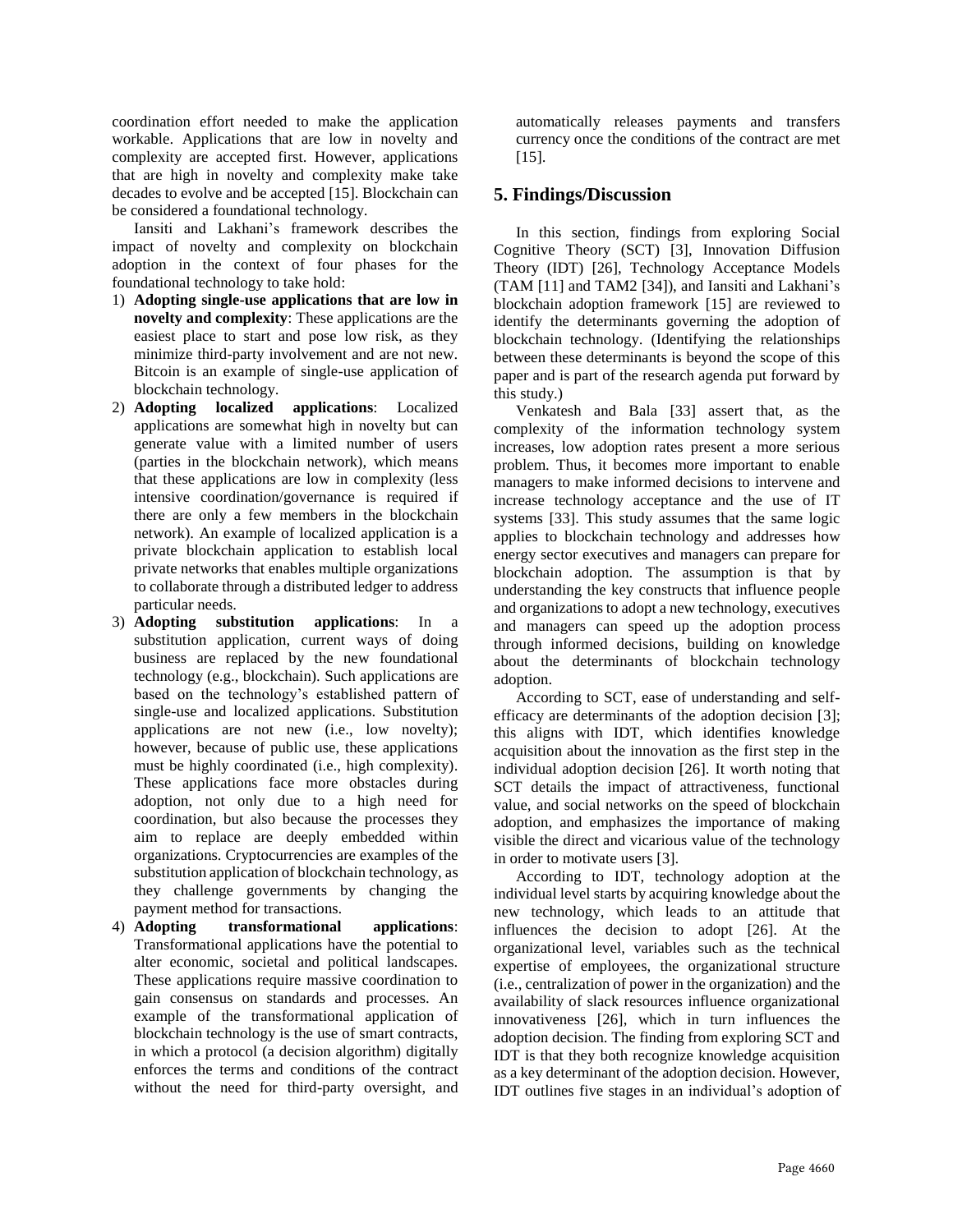new technology (awareness, persuasion, decision, implementation, confirmation); this suggests that knowledge by itself is not sufficient for individuals to make the decision to adopt something new. According to IDT, the second stage of individual's evaluation of innovation is persuasion. Straub argues that any organization that is considering implementation of an innovative technology must create processes to deal with affective, cognitive and contextual aspects of the adoption process [27]; this can be done through strategic executive decisions and tactical decisions during managers' implementation of the technology. This study assumes that informed decisions during the adoption process can be made to positively influence individuals' attitudes toward the technology, which according to IDT happens prior to the adoption decision (third stage).

Furthermore, ease of understanding and selfefficacy, posited by SCT as determinants of technology adoption, align with IDT as they influence the second stage of an individual's evaluation of an innovative technology (persuasion). This study assumes that selfefficacy and ease of understanding influence individuals to form a positive attitude towards the technology.

In addition, this study assumes that the perception of ease of use (TAM) and the perception of usefulness (TAM2), both will influence second stage of the individual's evaluation of an innovative technology (persuasion) to address affective, cognitive, and contextual concerns.

The analysis of the theoretical findings points to the importance of managerial actions following individuals' awareness of a new technology, in order to influence individuals' perceived ease of use, which can lead to self-efficacy, and the perceived usefulness of the technology, which according to TAM2 can address users' cognitive concerns. Furthermore, ease of understanding can influence users to acquire the level of knowledge that facilitates persuasion.

Based on this analysis, this study suggests that at the individual level, adoption decisions can be influenced by knowledge acquisition, ease of understanding, selfefficacy, perceived ease of use and perceived usefulness. These constructs regulate individuals' emotional, cognitive and contextual reactions to a new technology.

At the organizational level, IDT theory points to the available slack resources in organizations as a variable that influences organizational innovativeness [26], which aligns with Iansiti and Lakhani's framework [15]. The novelty and complexity of blockchain applications influence the amount of resources required to facilitate technology adoption, and thus influence organizations adoption decision.

Theoretical findings align with observations reported in practical publications. For example, as described earlier in this paper, understanding the technology and the value it creates influences the adoption decision [35]. Furthermore, recognizing that current blockchain applications are not consumer friendly (a barrier to adoption) [1] aligns with perceived ease of use as a construct that influences the adoption decision.

These findings advance theory and contribute to the future research on blockchain adoption behavior. Based on the theoretical grounding, this paper proposes a new model for blockchain adoption, as depicted in Figure 1. The proposed model can be useful to energy sector executives and managers, especially given increasing investment in blockchain technology in this sector. The proposed model helps leadership to prepare for blockchain technology by acquiring knowledge about determinants of blockchain technology adoption.





## **4. Methodology/Hypothesis**

This conceptual paper is based on review and analysis of two streams of literature. First, the literature review focused on exploring whether blockchain technology can be effectively applied in the energy sector with material impact: would it increase efficiency or disrupt the industry through novel business models? In light of the opportunities presented in the literature, the second phase of the literature review focused on adoption and diffusion theories to determine how the energy industry can prepare to adopt blockchain technology. The literature points to constructs that influence the blockchain adoption decision. The findings were presented in the form of a new model (Figure 1) to present these determinants.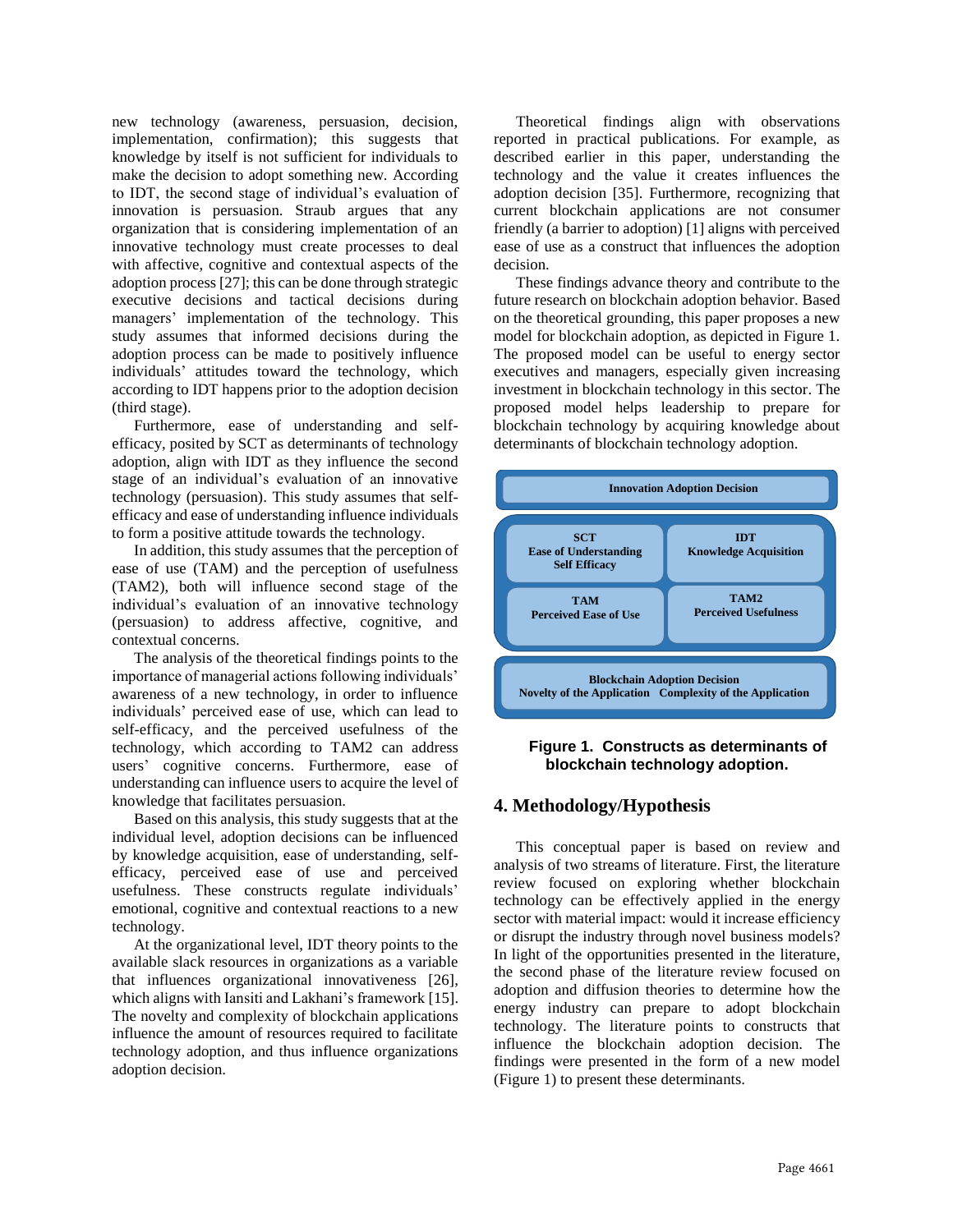The hypotheses in this study are: 1) there is a correlation between the adoption of blockchain technology and the following constructs: the ease of understanding, perceived usefulness, perceived ease of use, knowledge acquisition, and self-efficacy, as well as the novelty and complexity of the coordination effort needed to make the application workable ; 2) there is a correlation between executives' and managers' *understanding* of the constructs that influence blockchain adoption, and their *ability* to make decisions to speed up adoption during the technology implementation process.

The causalities in the proposed model is defined as executives' and managers' ability to make informed decisions to expedite blockchain adoption as a dependent variable, and the level of knowledge about the constructs that influence blockchain technology adoption (ease of understanding, perceived usefulness, perceived ease of use, knowledge acquisition and selfefficacy, as well as the novelty and complexity of the new technology application) as an independent variable.

The next section proposes a research agenda to advance knowledge about the determinants of blockchain adoption.

#### **4.1 Research agenda**

Further empirical research is required to evaluate the proposed model and test whether the constructs derived from the theoretical literature actually explain blockchain adoption. Future research should measure and analyze how each construct: ease of understanding, perceived usefulness, perceived ease of use, knowledge acquisition and self-efficacy, as well as the novelty and complexity of the new technology application influences the adoption decision.

Similarly, research is needed to analyze the relationships among the constructs derived from adoption and diffusion theories: ease of understanding, perceived usefulness, perceived ease of use, knowledge acquisition and self-efficacy.

| Table 1. Research Agenda for Determinants of Blockchain Adoption |                                                                                                                                                                                                                                                                                                                                                                                                                                                                                                |
|------------------------------------------------------------------|------------------------------------------------------------------------------------------------------------------------------------------------------------------------------------------------------------------------------------------------------------------------------------------------------------------------------------------------------------------------------------------------------------------------------------------------------------------------------------------------|
| <b>Dimension</b>                                                 | <b>Research Question</b>                                                                                                                                                                                                                                                                                                                                                                                                                                                                       |
| Determinants of blockchain<br>adoption                           | How does ease of understanding impact blockchain adoption?<br>٠<br>How does perceived usefulness impact blockchain adoption?<br>How does perceived ease of use impact blockchain adoption?<br>How does knowledge acquisition impact blockchain adoption?<br>How does self-efficacy impact blockchain adoption?<br>How does novelty of a new technology application impact<br>blockchain adoption?<br>How does complexity of the new technology application impact<br>٠<br>blockchain adoption? |
| Interrelationship among<br>the constructs                        | What is the interrelationship among ease of understanding,<br>٠<br>perceived usefulness, perceived ease of use, knowledge<br>acquisition, and self-efficacy?                                                                                                                                                                                                                                                                                                                                   |

#### **6. Conclusion**

Academic studies of blockchain have primarily focused on design and technology. Research on measuring the value of the applications of blockchain in various industries and organization/management research is scarce [25]. The goal of this study was to explore the potential applications and value of blockchain technology in the energy sector, and, considering the opportunities identified in the literature, provide an answer to the question: how can the energy sector prepare for blockchain technology?

In order to address this question, common adoption and diffusion theories—Social Cognitive Theory (SCT) [3], Innovation Diffusion Theory (IDT) [26], and Technology Acceptance Models (TAM [11] and TAM2 [34])—were examined to identify the determinants of the decision to adopt a new technology. The findings were integrated with additional determinants for blockchain adoption that were identified in the 2017 framework proposed by Iansiti and Lakhani for blockchain adoption decision [15]. A new model was proposed to identify the determinants of the blockchain adoption decision (Figure 1).

This study was motivated by the energy sector's increasing interest in blockchain technology [9, 20], and the history of slow adoption of technological advancements in the energy sector [9]. The assumption is that knowing the determinants of blockchain adoption can help energy sector executives and managers to make informed decisions to speed up the adoption process.

This study briefly described blockchain technology and its value for two key energy industry subsectors: the oil and gas industry and the renewable energy industry. Blockchain presents significant potential in oil and gas [16] and renewable energy [22] industries, and the major activities in the energy blockchain space can be classified as innovations in the electricity grid, and innovations in oil and gas organizations [8].

As part of the study, non-technical challenges to large-scale implementation of blockchain technology were explored by researching practical publications to verify alignment of the findings with the theoretical determinants of blockchain adoption.

This paper's contribution to the theoretical literature is to integrate adoption and diffusion theories to identify constructs that influence the blockchain adoption decision. This paper brings together multiple competing adoption models with different sets of technology acceptance determinants, in order to identify the key determinants of blockchain adoption at the individual and organizational level. The study findings contribute to academic discussion of the variables that influence the adoption decision for blockchain technology.

The practical contribution of this paper is to propose an abstract model to help executives and managers understand the constructs that influence individuals'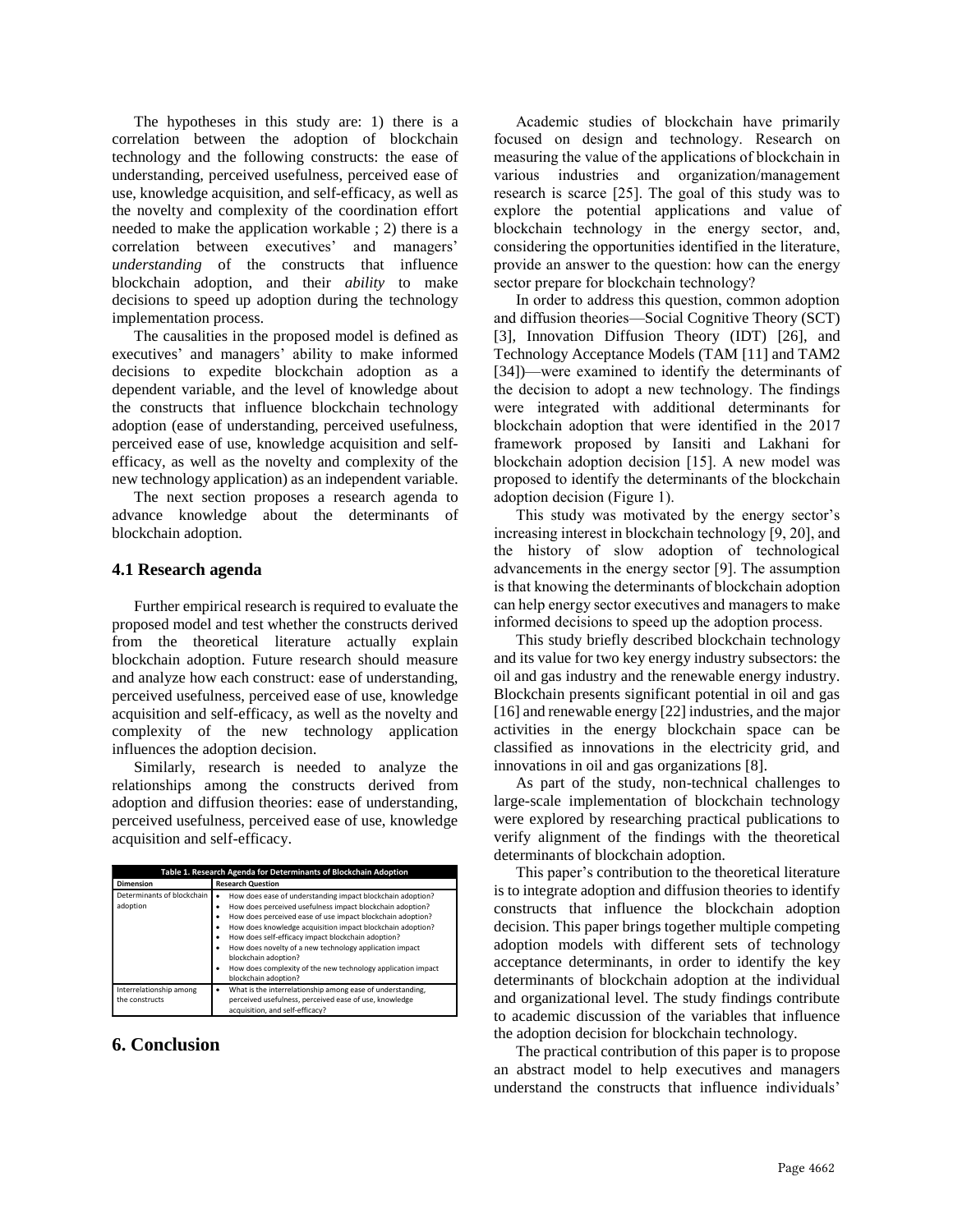decision to adopt blockchain technology, thus enabling informed decisions by executives and managers to increase the technology's acceptance and to improve blockchain utilization. The significance of this finding for the energy industry is that it will help energy companies deal with potential resistance and slow adoption patterns. Knowledge about the determinants that influence the adoption process helps executives with decision making and can lead to greater acceptance and more effective use of blockchain technology, and can speed up the adoption process.

Finally, an agenda was presented for future research to evaluate the proposed model and explore the interrelationship between the constructs (ease of understanding, perceived usefulness, perceived ease of use, knowledge acquisition and self-efficacy).

#### **10. References**

[1] 5 Obstacles Currently Facing Blockchain Technology, Inc. BrandView, 2018, retrieved from: [https://www.inc.com/arcblock/five-obstacles-currently](https://www.inc.com/arcblock/five-obstacles-currently-facing-blockchain-technology.html)[facing-blockchain-technology.html](https://www.inc.com/arcblock/five-obstacles-currently-facing-blockchain-technology.html)

[2] Appelbaum, D., and S. Stein Smith, "Blockchain Basics and Hands-on Guidance: Taking the Next Step toward Implementation and Adoption", CPA Journal, 88(6), 2018, pp. 28-37.

[3] Bandura, A., "Social Cognitive Theory of Mass Communication", Media Psychology, 3(3), 2001, pp. 265- 299.

[4] Basden, J., and M. Cottrell, "How Utilities Are Using Blockchain to Modernize the Grid [White Paper],", Harvard Business Review, 2017, retrieved from: [http://www.oliverwyman.com/content/dam/oliver](http://www.oliverwyman.com/content/dam/oliver-wyman/v2/publications/2017/may/How_Utilities_Are_Using_Blockchain_To_Modernize_The_Grid.pdf)[wyman/v2/publications/2017/may/How\\_Utilities\\_Are\\_Using](http://www.oliverwyman.com/content/dam/oliver-wyman/v2/publications/2017/may/How_Utilities_Are_Using_Blockchain_To_Modernize_The_Grid.pdf) [\\_Blockchain\\_To\\_Modernize\\_The\\_Grid.pdf](http://www.oliverwyman.com/content/dam/oliver-wyman/v2/publications/2017/may/How_Utilities_Are_Using_Blockchain_To_Modernize_The_Grid.pdf)

[5] Beck, R., C. Müller-Bloch, and J. L. King, "Governance in the Blockchain Economy: A Framework and Research Agenda", Accepted in March 2018 for publication in the Journal of the Association for Information Systems, retrieved from:

[file:///C:/Users/haideh/Downloads/Governanceintheblockchai](file:///C:/Users/haideh/Downloads/Governanceintheblockchaineconomyaframeworkandresearchagenda%20(1).pdf) [neconomyaframeworkandresearchagenda%20\(1\).pdf](file:///C:/Users/haideh/Downloads/Governanceintheblockchaineconomyaframeworkandresearchagenda%20(1).pdf)

[6] Beckage, J., "Understanding the Practical and Legal Challenges of Blockchain", Rochester Business Journal, 33(24), 2017, pp. 23-24, retrieved from: [http://0](http://0-search.proquest.com.aupac.lib.athabascau.ca/docview/1942231506?accountid=8408) [search.proquest.com.aupac.lib.athabascau.ca/docview/19422](http://0-search.proquest.com.aupac.lib.athabascau.ca/docview/1942231506?accountid=8408) [31506?accountid=8408](http://0-search.proquest.com.aupac.lib.athabascau.ca/docview/1942231506?accountid=8408)

[7] Blockchain – An Opportunity for Energy Producers and Consumers?, PwC Global Power & Utilities 2016, retrieved from: [https://www.pwc.com/gx/en/industries/assets/pwc-](https://www.pwc.com/gx/en/industries/assets/pwc-blockchain-opportunity-for-energy-producers-and-consumers.pdf)

[blockchain-opportunity-for-energy-producers-and](https://www.pwc.com/gx/en/industries/assets/pwc-blockchain-opportunity-for-energy-producers-and-consumers.pdf)[consumers.pdf](https://www.pwc.com/gx/en/industries/assets/pwc-blockchain-opportunity-for-energy-producers-and-consumers.pdf)

[8] Blockchain and the Energy Industry: An Overview of the Current State of the Energy Industry's Exploration and Integration of Blockchain Technology, Consensys, 2018, retrieved from: [https://media.consensys.net/the-state-of](https://media.consensys.net/the-state-of-energy-blockchain-37268e053bbd)[energy-blockchain-37268e053bbd](https://media.consensys.net/the-state-of-energy-blockchain-37268e053bbd)

[9] "Blockchain Technology Officially Enters the Oil and Gas Industry," CCn, February 10, 2018, retrieved from: [https://www.ccn.com/blockchain-technology-officially](https://www.ccn.com/blockchain-technology-officially-enters-the-oil-and-gas-industry-with-ondiflo/)[enters-the-oil-and-gas-industry-with-ondiflo/](https://www.ccn.com/blockchain-technology-officially-enters-the-oil-and-gas-industry-with-ondiflo/)

[10] Cann, J., "Blockchain – Facing up to the risks for oil and gas", Digital Oil and Gas, February 5, 2018, retrieved from: [http://digitaloilgas.com/blockchain-facing-up-to-the-risks](http://digitaloilgas.com/blockchain-facing-up-to-the-risks-for-oil-and-gas/)[for-oil-and-gas/](http://digitaloilgas.com/blockchain-facing-up-to-the-risks-for-oil-and-gas/)

[11] Davis, F.D., "Perceived Usefulness, Perceived Ease of Use, and User Acceptance of Information Technology", MIS Quarterly, 13(3), 1989, pp. 319-339.

[12] Gain, B., "The Oil and Gas Industry Wakes Up to Blockchain", Rigzone, December 14, 2017, retrieved from: [https://www.rigzone.com/news/the\\_oil\\_and\\_gas\\_industry\\_w](https://www.rigzone.com/news/the_oil_and_gas_industry_wakes_up_to_blockchain-14-dec-2017-152805-article/) [akes\\_up\\_to\\_blockchain-14-dec-2017-152805-article/](https://www.rigzone.com/news/the_oil_and_gas_industry_wakes_up_to_blockchain-14-dec-2017-152805-article/)

[13] Glaser, F., "Pervasive Decentralization of Digital Infrastructures: A Framework for Blockchain Enabled System and Use Case Analysis", Proceedings of the 50<sup>th</sup> Hawaii International Conference on System Sciences, Hawaii, U.S., 2017.

[https://scholarspace.manoa.hawaii.edu/bitstream/10125/4133](https://scholarspace.manoa.hawaii.edu/bitstream/10125/41339/1/paper0190.pdf) [9/1/paper0190.pdf](https://scholarspace.manoa.hawaii.edu/bitstream/10125/41339/1/paper0190.pdf)

[14] Halaburda, H., "Economic and Business Dimensions Blockchain Revolution without the Blockchain?", Communications of the ACM, 61(7), 2018, pp. 27-29, doi:10.1145/3225619.

[15] Iansiti, M., and K. R. Lakhani, "The Truth About Blockchain [White Paper]", Harvard Business Review, January-February 2017, retrieved from: [https://enterprisersproject.com/sites/default/files/the\\_truth\\_ab](https://enterprisersproject.com/sites/default/files/the_truth_about_blockchain.pdf) [out\\_blockchain.pdf](https://enterprisersproject.com/sites/default/files/the_truth_about_blockchain.pdf)

[16] Koeppen, M., D. Shrier, and M. Bazilian, "Is Blockchain's Future in Oil and Gas Transformative or Transient?", Deloitte, 2017, retrieved from: Transient?", Deloitte, 2017, retrieved from: [https://www2.deloitte.com/content/dam/Deloitte/de/Docume](https://www2.deloitte.com/content/dam/Deloitte/de/Documents/energy-resources/gx-blockchain-report-future-in-oil-and-gas.pdf) [nts/energy-resources/gx-blockchain-report-future-in-oil-and](https://www2.deloitte.com/content/dam/Deloitte/de/Documents/energy-resources/gx-blockchain-report-future-in-oil-and-gas.pdf)[gas.pdf](https://www2.deloitte.com/content/dam/Deloitte/de/Documents/energy-resources/gx-blockchain-report-future-in-oil-and-gas.pdf)

[17] Kumar, P., "Blockchain: What Are the Implementation Challenges", IDG connect, March 22, 2018, retrieved from: [https://www.idgconnect.com/blog](https://www.idgconnect.com/blog-abstract/29865/blockchain-what-implementation-challenges)[abstract/29865/blockchain-what-implementation-challenges](https://www.idgconnect.com/blog-abstract/29865/blockchain-what-implementation-challenges)

[18] Lacey, S., "How Peer-to-Peer Energy Trading on the Blockchain Might Work [audio podcast]", gtm, 2018,